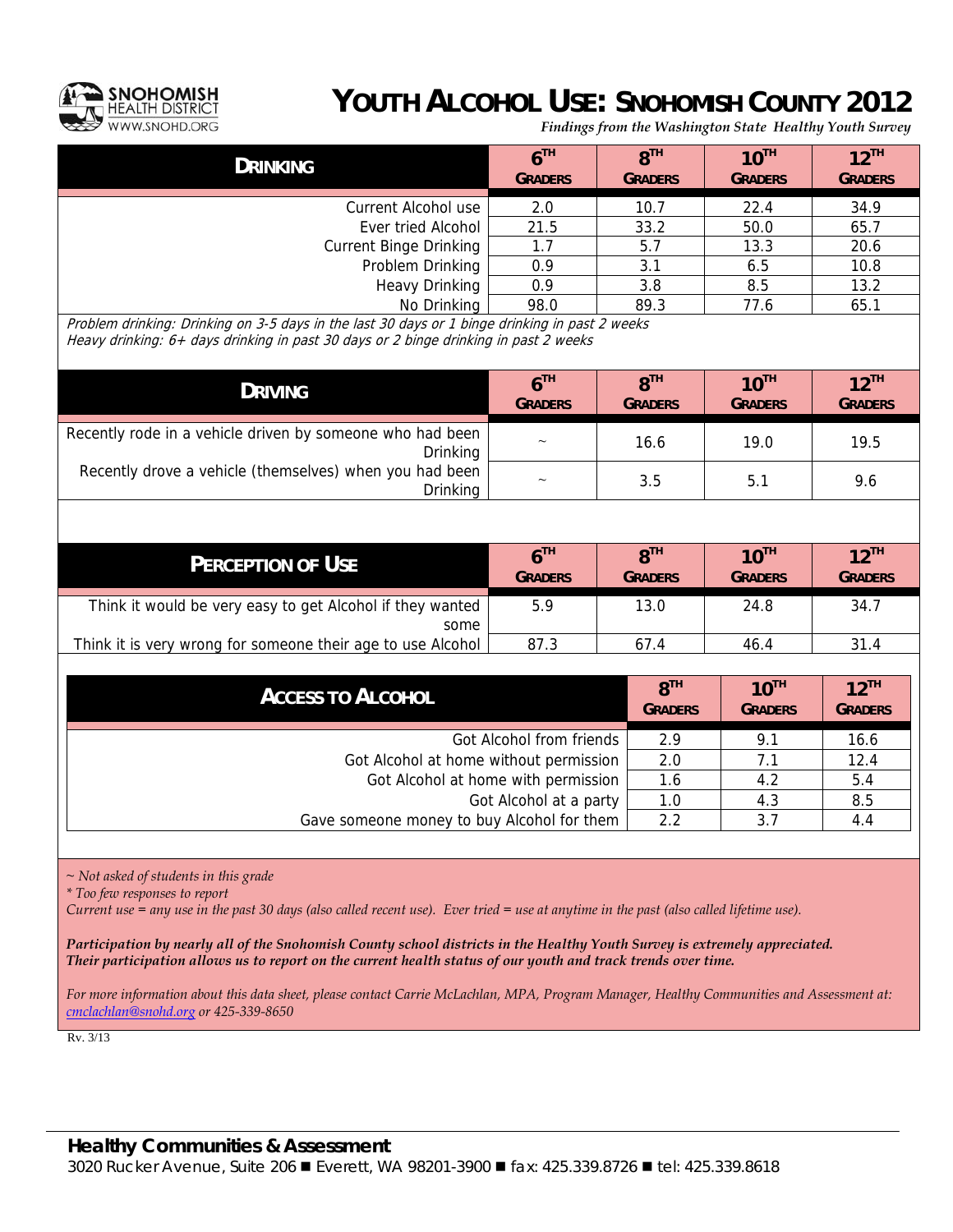

#### **YOUTH INVOLVEMENT & COMMUNITY ENVIRONMENTS: SNOHOMISH COUNTY 2012**

*Findings from the Washington State Healthy Youth Survey*

| <b>INVOLVEMENT IN ACTIVITIES</b>                                                                                                                                                                                                            | 6 <sup>TH</sup><br><b>GRADERS</b> | 8 <sup>TH</sup><br><b>GRADERS</b> | $10^{TH}$<br><b>GRADERS</b> | $12^{TH}$<br><b>GRADERS</b> |  |  |
|---------------------------------------------------------------------------------------------------------------------------------------------------------------------------------------------------------------------------------------------|-----------------------------------|-----------------------------------|-----------------------------|-----------------------------|--|--|
| Involved in supervised after-school activities at least one day per week                                                                                                                                                                    | $\sim$                            | 64.2                              | 68.4                        | 67.5                        |  |  |
| Lots of chances for students to get involved in sports, clubs, activities                                                                                                                                                                   | $\sim$                            | 90.4                              | 94.1                        | 92.9                        |  |  |
|                                                                                                                                                                                                                                             |                                   |                                   |                             |                             |  |  |
| COMMUNITY INVOLVEMENT & VOLUNTEERING                                                                                                                                                                                                        | 6 <sup>TH</sup>                   | 8 <sup>TH</sup>                   | $10^{TH}$                   | $12^{TH}$                   |  |  |
|                                                                                                                                                                                                                                             | <b>GRADERS</b>                    | <b>GRADERS</b>                    | <b>GRADERS</b>              | <b>GRADERS</b>              |  |  |
| Community has opportunities for prosocial involvement                                                                                                                                                                                       | $\sim$                            | 76.4                              | 79.6                        | 80.2                        |  |  |
| Community rewards prosocial involvement                                                                                                                                                                                                     | 37.1                              | $\sim$                            | $\sim$                      | $\sim$                      |  |  |
| Sports team and recreation are available                                                                                                                                                                                                    | $\sim$                            | 88.2                              | 91.7                        | 91.3                        |  |  |
| Scouts, Camp Fire, 4-H, and other service clubs are available                                                                                                                                                                               | $\sim$                            | 70.9                              | 78.0                        | 79.8                        |  |  |
| Boys and Girls Club, YMCA, or other activity clubs are available                                                                                                                                                                            | $\sim$                            | 81.6                              | 85.4                        | 85.1                        |  |  |
| Has volunteered for community service in past year                                                                                                                                                                                          | 48.5                              | $\sim$                            | $\sim$                      | $\sim$                      |  |  |
| People in my neighborhood encourage me to do my best                                                                                                                                                                                        | 44.1                              | $\sim$                            | $\sim$                      | $\sim$                      |  |  |
| People in my community are proud of me                                                                                                                                                                                                      | 44.3                              | $\sim$                            | $\sim$                      | $\sim$                      |  |  |
|                                                                                                                                                                                                                                             |                                   |                                   |                             |                             |  |  |
|                                                                                                                                                                                                                                             | 6 <sup>TH</sup>                   | 8 <sup>TH</sup>                   | 10 <sup>TH</sup>            | $12^{TH}$                   |  |  |
| <b>WEAPON CARRYING</b>                                                                                                                                                                                                                      | <b>GRADERS</b>                    | <b>GRADERS</b>                    | <b>GRADERS</b>              | <b>GRADERS</b>              |  |  |
| Carried a weapon to school on 6 or more days                                                                                                                                                                                                | $\sim$                            | 1.3                               | 2.1                         | 2.5                         |  |  |
| Carry a gun (not for hunting) in past 30 days                                                                                                                                                                                               | $\sim$                            | 9.9                               | 10.0                        | 8.7                         |  |  |
| Perceive the availability of handguns to be sort of easy or very easy                                                                                                                                                                       | $\sim$                            | 15.7                              | 15.2                        | 18.9                        |  |  |
|                                                                                                                                                                                                                                             |                                   |                                   |                             |                             |  |  |
| $\sim$ Not available for students in this grade.                                                                                                                                                                                            |                                   |                                   |                             |                             |  |  |
| Participation by nearly all of the Snohomish County school districts in the Healthy Youth Survey is extremely appreciated.<br>Their participation allows us to report on the current health status of our youth and track trends over time. |                                   |                                   |                             |                             |  |  |
|                                                                                                                                                                                                                                             |                                   |                                   |                             |                             |  |  |
| For more information about this data sheet, please contact Carrie McLachlan, MPA, Program Manager, Healthy Communities and Assessment at:<br>cmclachlan@snohd.org or 425-339-8650                                                           |                                   |                                   |                             |                             |  |  |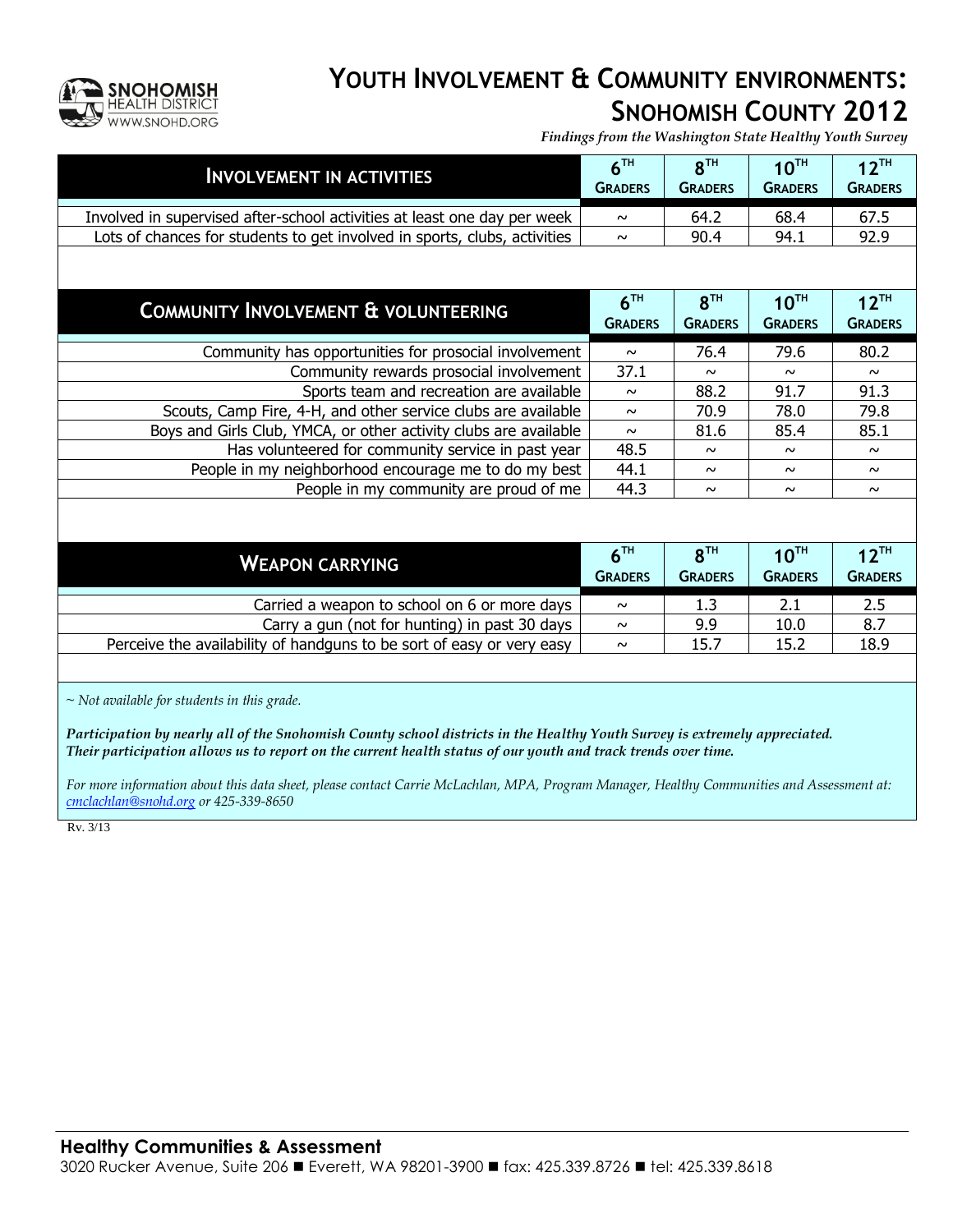

#### **YOUTH INJURY: SNOHOMISH COUNTY 2012**

*Findings from the Washington State Healthy Youth Survey*

| <b>UNINTENTIONAL INJURY</b>                                                 | 6 <sup>TH</sup><br><b>GRADERS</b> | 8 <sup>TH</sup><br><b>GRADERS</b> | 10 <sup>TH</sup><br><b>GRADERS</b> | $12^{TH}$<br><b>GRADERS</b>          |
|-----------------------------------------------------------------------------|-----------------------------------|-----------------------------------|------------------------------------|--------------------------------------|
| Use a bike helmet "most of the time" or "always"                            | 45.5                              | 24.5                              | 18.2                               | 14.1                                 |
| Use a lifejacket when in a small boat more than half the time               |                                   | 53.1                              | 47.0                               | 44.0                                 |
|                                                                             |                                   |                                   |                                    |                                      |
| <b>MOTOR VEHICLE ACCIDENTS</b>                                              | 6 <sup>TH</sup><br><b>GRADERS</b> | 8 <sup>TH</sup><br><b>GRADERS</b> | $10^{TH}$<br><b>GRADERS</b>        | $12^{TH}$<br><b>GRADERS</b>          |
| Recently drove a vehicle (themselves) when you had been drinking            | $\tilde{}$                        | 3.5                               | 5.1                                | 9.6                                  |
| In past 30 days, ever ridden in a car with someone who had drank alcohol    | $\tilde{}$                        | 16.6                              | 19.0                               | 19.5                                 |
|                                                                             |                                   |                                   |                                    |                                      |
| SAFE ENVIRONMENTS: WEAPONS, PHYSICAL FIGHTING, BULLYING                     | 6 <sup>TH</sup><br><b>GRADERS</b> | 8 <sup>TH</sup><br><b>GRADERS</b> | $10^{TH}$<br><b>GRADERS</b>        | $12$ <sup>TH</sup><br><b>GRADERS</b> |
| Carried a weapon on school property in the past 30 days                     | 2.8                               | 4.1                               | 6.0                                | 5.9                                  |
| Carried a weapon for self-protection or might need in a fight, past 30 days | $\widetilde{\phantom{m}}$         | 9.9                               | 10.0                               | 8.7                                  |
| Involved in a physical fight in the past 12 months                          | 23.5                              | 28.6                              | 22.5                               | 19.2                                 |
| Has been bullied in the past 30 days                                        | 28.2                              | 33.1                              | 24.6                               | 17.1                                 |
| Has been a member of a gang in the past 12 months                           | $\tilde{\phantom{a}}$             | 6.6                               | 5.4                                | 5.4                                  |
|                                                                             |                                   |                                   |                                    |                                      |

*~ Not asked of students in this grade* 

*\* Too few responses to report* 

*Participation by nearly all of the Snohomish County school districts in the Healthy Youth Survey is extremely appreciated. Their participation allows us to report on the current health status of our youth and track trends over time.* 

*For more information about this data sheet, please contact Carrie McLachlan, MPA, Program Manager. Healthy Communities and Assessment at: cmclachlan@snohd.org or 425-339-8650*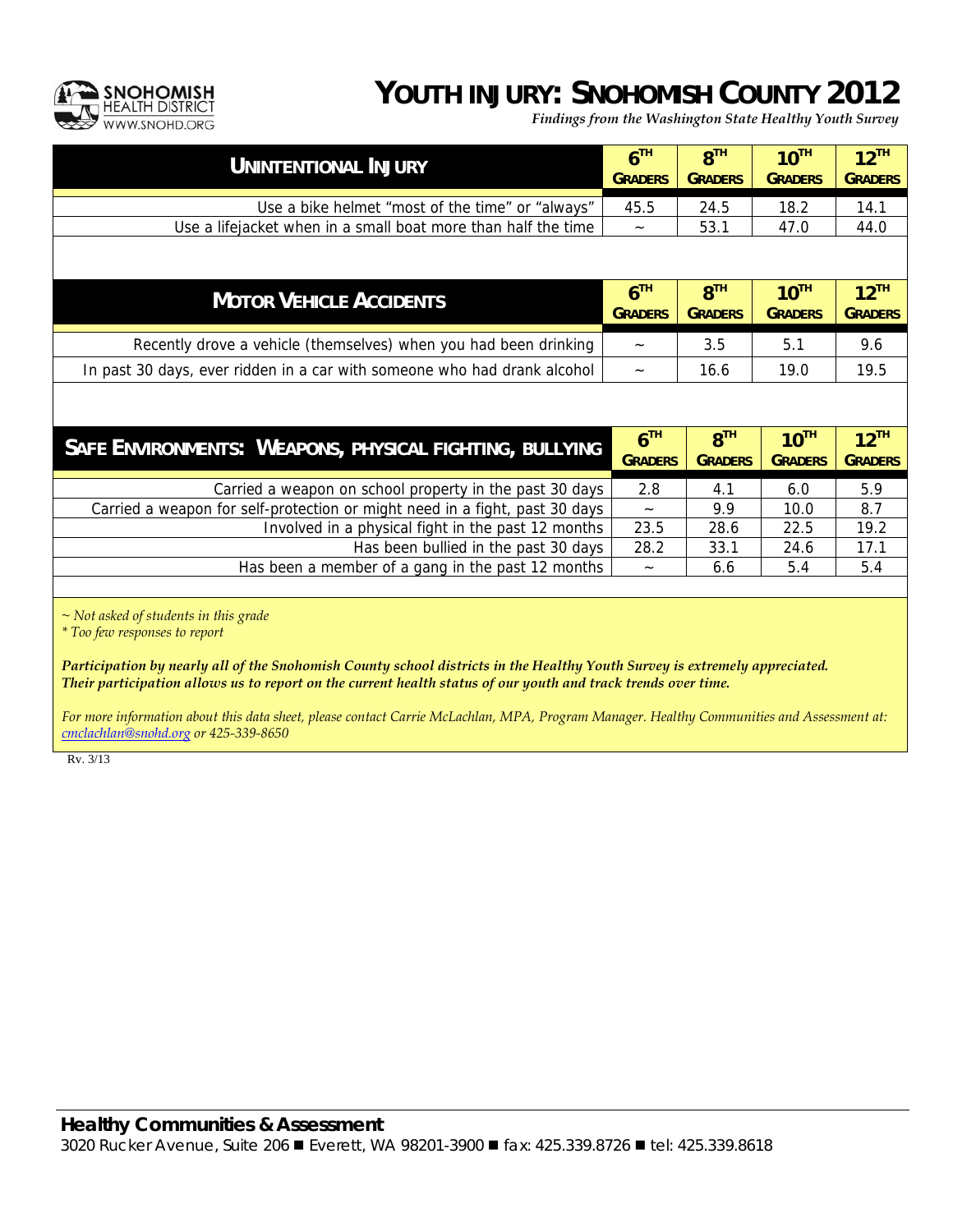

# **YOUTH TOBACCO USE: SNOHOMISH COUNTY 2012**

*Findings from the Washington State Healthy Youth Survey*

| <b>CIGARETTES</b>                                                                                                                                                                                                                                                                                                                                                                                                                                                                                                                                                                                                                                                                                                                                                                       | 6 <sup>TH</sup><br><b>GRADERS</b> | 8 <sup>TH</sup><br><b>GRADERS</b> | $10^{TH}$<br><b>GRADERS</b> | $12^{TH}$<br><b>GRADERS</b> |  |  |
|-----------------------------------------------------------------------------------------------------------------------------------------------------------------------------------------------------------------------------------------------------------------------------------------------------------------------------------------------------------------------------------------------------------------------------------------------------------------------------------------------------------------------------------------------------------------------------------------------------------------------------------------------------------------------------------------------------------------------------------------------------------------------------------------|-----------------------------------|-----------------------------------|-----------------------------|-----------------------------|--|--|
| Currently smoke cigarettes, past 30 days                                                                                                                                                                                                                                                                                                                                                                                                                                                                                                                                                                                                                                                                                                                                                | 0.9                               | 4.8                               | 9.1                         | 14.5                        |  |  |
| Ever tried a whole cigarette                                                                                                                                                                                                                                                                                                                                                                                                                                                                                                                                                                                                                                                                                                                                                            | $\sim$                            | 15.1                              | 21.7                        | 33.1                        |  |  |
| Think it would be very easy to get cigarettes if they wanted some                                                                                                                                                                                                                                                                                                                                                                                                                                                                                                                                                                                                                                                                                                                       | 6.3                               | 14.2                              | 24.3                        | 48.2                        |  |  |
| Think it is very wrong for someone their age to smoke cigarettes                                                                                                                                                                                                                                                                                                                                                                                                                                                                                                                                                                                                                                                                                                                        | 90.6                              | 75.0                              | 62.2                        | 49.0                        |  |  |
| Have made a firm commitment not to smoke cigarettes                                                                                                                                                                                                                                                                                                                                                                                                                                                                                                                                                                                                                                                                                                                                     | 89.9                              | 76.1                              | 72.0                        | 67.9                        |  |  |
| CIGARS, CIGARILLOS, LITTLE CIGARS, BIDIS (FLAVORED<br><b>CIGARETTES) AND HOOKAH</b>                                                                                                                                                                                                                                                                                                                                                                                                                                                                                                                                                                                                                                                                                                     | 6 <sup>TH</sup><br><b>GRADERS</b> | $R^{TH}$<br><b>GRADERS</b>        | $10^{TH}$<br><b>GRADERS</b> | $12^{TH}$<br><b>GRADERS</b> |  |  |
|                                                                                                                                                                                                                                                                                                                                                                                                                                                                                                                                                                                                                                                                                                                                                                                         |                                   |                                   |                             |                             |  |  |
| Currently use cigars, cigarillos or little cigars                                                                                                                                                                                                                                                                                                                                                                                                                                                                                                                                                                                                                                                                                                                                       | $\sim$                            | 2.4                               | 6.0                         | 12.4                        |  |  |
| Currently use tobacco that tastes like candy, fruit, or alcohol (tobacco<br>includes: little cigars, bidis, cloves, chew, spit, snus, hookah)<br>in the past 30 days                                                                                                                                                                                                                                                                                                                                                                                                                                                                                                                                                                                                                    | $\sim$                            | 4.0                               | 10.2                        | 17.5                        |  |  |
| Smoke tobacco or flavored tobacco in a hookah in past 30 days                                                                                                                                                                                                                                                                                                                                                                                                                                                                                                                                                                                                                                                                                                                           | $\sim$                            | 3.9                               | 10.5                        | 19.2                        |  |  |
| --Cigars contain the same toxic and carcinogenic (cancer causing) compounds found in cigarettes and are not a safe alternative to cigarettes.<br>-- Small, thin hand-rolled cigarettes imported to the United States primarily from India and other Southeast Asian countries. Bidis have higher concentrations of<br>nicotine, tar, and carbon monoxide than conventional cigarettes sold in the United States.<br>Source: Centers for Disease Control and Prevention<br>--Imported from Indonesia, kreteks typically contain a mixture consisting of tobacco, cloves, and other additives. Research indicates that analyses indicate<br>that kreteks deliver more nicotine, carbon monoxide, and tar than conventional cigarettes. Source: Centers for Disease Control and Prevention |                                   |                                   |                             |                             |  |  |
|                                                                                                                                                                                                                                                                                                                                                                                                                                                                                                                                                                                                                                                                                                                                                                                         | 6 <sup>TH</sup>                   | 8 <sup>TH</sup>                   | $10^{TH}$                   | $12$ <sup>TH</sup>          |  |  |
| CHEW, SNUFF OR DIP                                                                                                                                                                                                                                                                                                                                                                                                                                                                                                                                                                                                                                                                                                                                                                      | <b>GRADERS</b>                    | <b>GRADERS</b>                    | <b>GRADERS</b>              | <b>GRADERS</b>              |  |  |
| Currently use chew, snuff or dip tobacco, past 30 days                                                                                                                                                                                                                                                                                                                                                                                                                                                                                                                                                                                                                                                                                                                                  | 0.5                               | 2.3                               | 4.0                         | 5.7                         |  |  |
| --Smokeless tobacco is a significant health risk and is not a safe substitute for smoking cigarettes.                                                                                                                                                                                                                                                                                                                                                                                                                                                                                                                                                                                                                                                                                   |                                   |                                   |                             |                             |  |  |
| $\sim$ Not asked of students in this grade.<br>Currently use = any use in the past 30 days (also called recent use). Ever tried = use at anytime in the past (also called lifetime use).<br>Participation by nearly all of the Snohomish County school districts in the Healthy Youth Survey is extremely appreciated.<br>Their participation allows us to report on the current health status of our youth and track trends over time.                                                                                                                                                                                                                                                                                                                                                 |                                   |                                   |                             |                             |  |  |

For more information about this data sheet, please contact Carrie McLachlan, MPA, Program Manager, Healthy Communities and Assessment *at: [cmclachlan@snohd.org](mailto:cmclachlan@snohd.org) or 425-339-8650* 

Rv.3 /13

3020 Rucker Avenue, Suite 206 ■ Everett, WA 98201-3900 ■ fax: 425.339.8726 ■ tel: 425.339.8618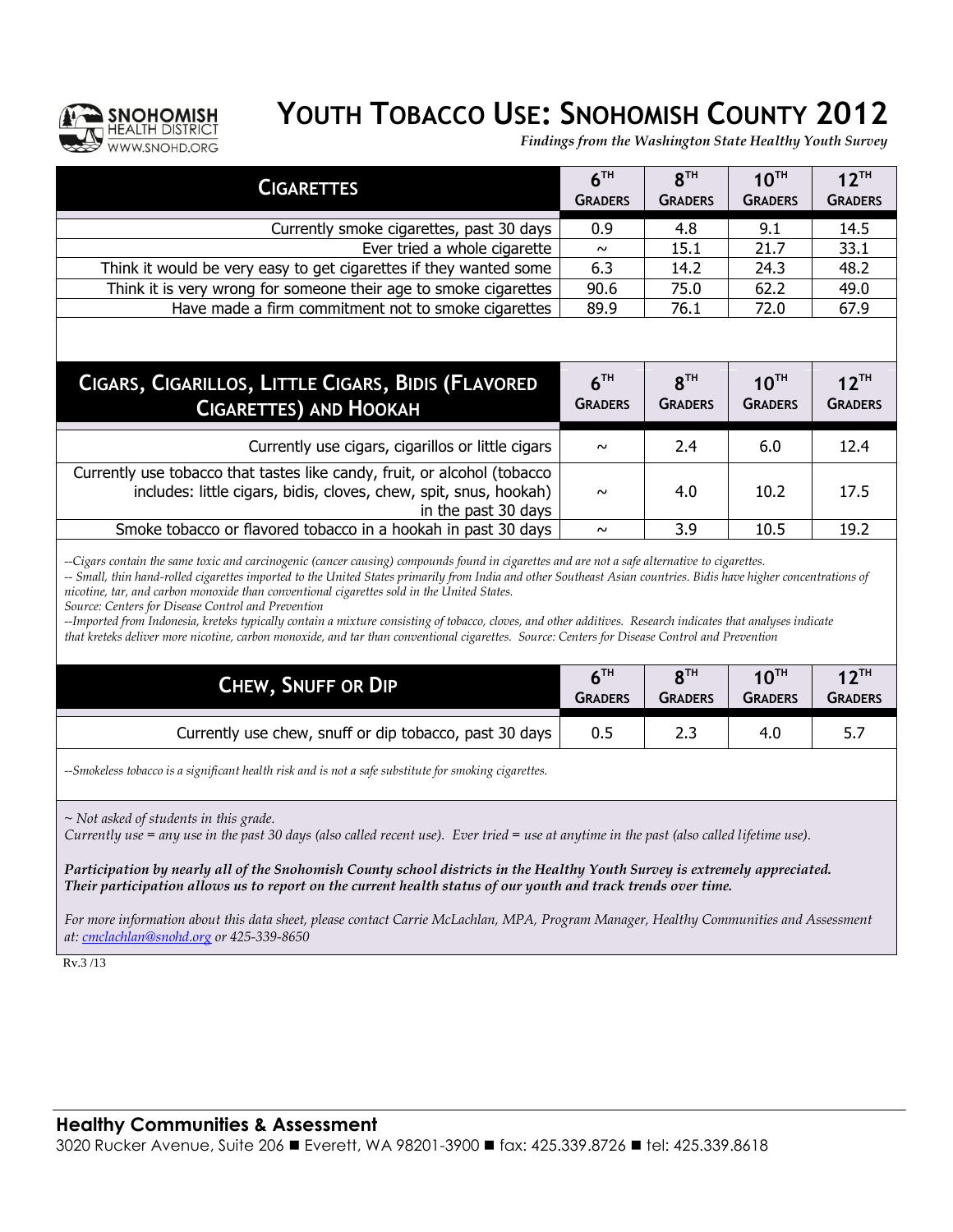## YOUTH & SCHOOL: SNOHOMISH COUNTY 2012



*Findings from the Washington State Healthy Youth Survey*

| <b>SCHOOL ATMOSPHERE</b>                                                                                              | 6 <sup>TH</sup><br><b>GRADERS</b> | 8 <sup>TH</sup><br><b>GRADERS</b> | $10^{TH}$<br><b>GRADERS</b> | $12$ <sup>TH</sup><br><b>GRADERS</b> |
|-----------------------------------------------------------------------------------------------------------------------|-----------------------------------|-----------------------------------|-----------------------------|--------------------------------------|
| Enjoy being in school (often, almost always)                                                                          | 58.6                              | 49.5                              | 45.4                        | 42.8                                 |
| Hate being in school (often, almost always)                                                                           | 14.0                              | 20.2                              | 22.7                        | 25.7                                 |
| Tries to do their best work often or almost always (often, almost always)                                             | 92.1                              | 81.7                              | 77.6                        | 74.1                                 |
| In my school, students have "lots of chances to decide things" (yes, YES)                                             |                                   | 50.3                              | 52.6                        | 49.5                                 |
| The school lets my parents know when I have done something well (yes, YES)                                            | 45.1                              | 34.1                              | 23.8                        | 22.8                                 |
| I feel safe at my school (yes, YES)                                                                                   | 89.2                              | 82.6                              | 86.4                        | 88.9                                 |
| Missed whole days of school because skipped or cut in the past 4 weeks                                                | 16.5                              | 16.5                              | 17.2                        | 22.0                                 |
| If you skipped school, would you be caught by your parents (yes, YES)                                                 | $\widetilde{\phantom{m}}$         | 88.6                              | 85.1                        | 76.1                                 |
|                                                                                                                       |                                   |                                   |                             |                                      |
| <b>SCHOOL WORK</b>                                                                                                    | 6 <sup>TH</sup>                   | 8 <sup>TH</sup>                   | $10^{TH}$                   | $12^{TH}$                            |
|                                                                                                                       | <b>GRADERS</b>                    | <b>GRADERS</b>                    | <b>GRADERS</b>              | <b>GRADERS</b>                       |
| How often do you feel the schoolwork you are assigned is meaningful and<br>important (seldom, never)                  | 12.0                              | 15.1                              | 18.6                        | 23.8                                 |
| How interesting are most of your courses to you? (very/stimulating, quite,<br>fairly)                                 | 85.6                              | 74.2                              | 75.8                        | 77.7                                 |
| How important do you think the things you are learning are going to be for<br>you later in life (very, quite, fairly) | 92.9                              | 86.9                              | 79.9                        | 76.0                                 |
| My parents ask if I've gotten my homework done (yes, YES)                                                             | $\widetilde{\phantom{m}}$         | 88.6                              | 85.1                        | 76.1                                 |
|                                                                                                                       |                                   |                                   |                             |                                      |
| <b>STUDENTS AND TEACHING</b>                                                                                          | 6 <sup>TH</sup>                   | 8 <sup>TH</sup>                   | $10^{TH}$                   | $12$ <sup>TH</sup>                   |
|                                                                                                                       | <b>GRADERS</b>                    | <b>GRADERS</b>                    | <b>GRADERS</b>              | <b>GRADERS</b>                       |
| There are lots of chances for students to talk to teachers 1:1 (yes, YES)                                             |                                   | 79.2                              | 79.4                        | 83.6                                 |
| Teachers ask me to work on special classroom projects (yes, YES)                                                      | $\widetilde{\phantom{m}}$         | 42.7                              | 36.2                        | 36.4                                 |
| Lots of chances to be part of class discussions/activities                                                            | $\tilde{}$                        | 83.7                              | 94.1                        | 88.5                                 |
| My teacher notices when I do a good job and lets me know about it (yes, YES)                                          | 78.1                              | 64.1                              | 58.7                        | 64.3                                 |

*~ Not asked of students in this grade* 

*\* Too few responses to report* 

*Participation by nearly all of the Snohomish County school districts in the Healthy Youth Survey is extremely appreciated. Their participation allows us to report on the current health status of our youth and track trends over time.* 

*For more information about this data sheet, please contact Carrie McLachlan, MPA, Program Manager, Healthy Communities and Assessment at: cmclachlan@snohd.org or 425-339-8650* 

My teacher praises me when I work hard at school (yes, YES) 60.4 49.5 44.1 47.7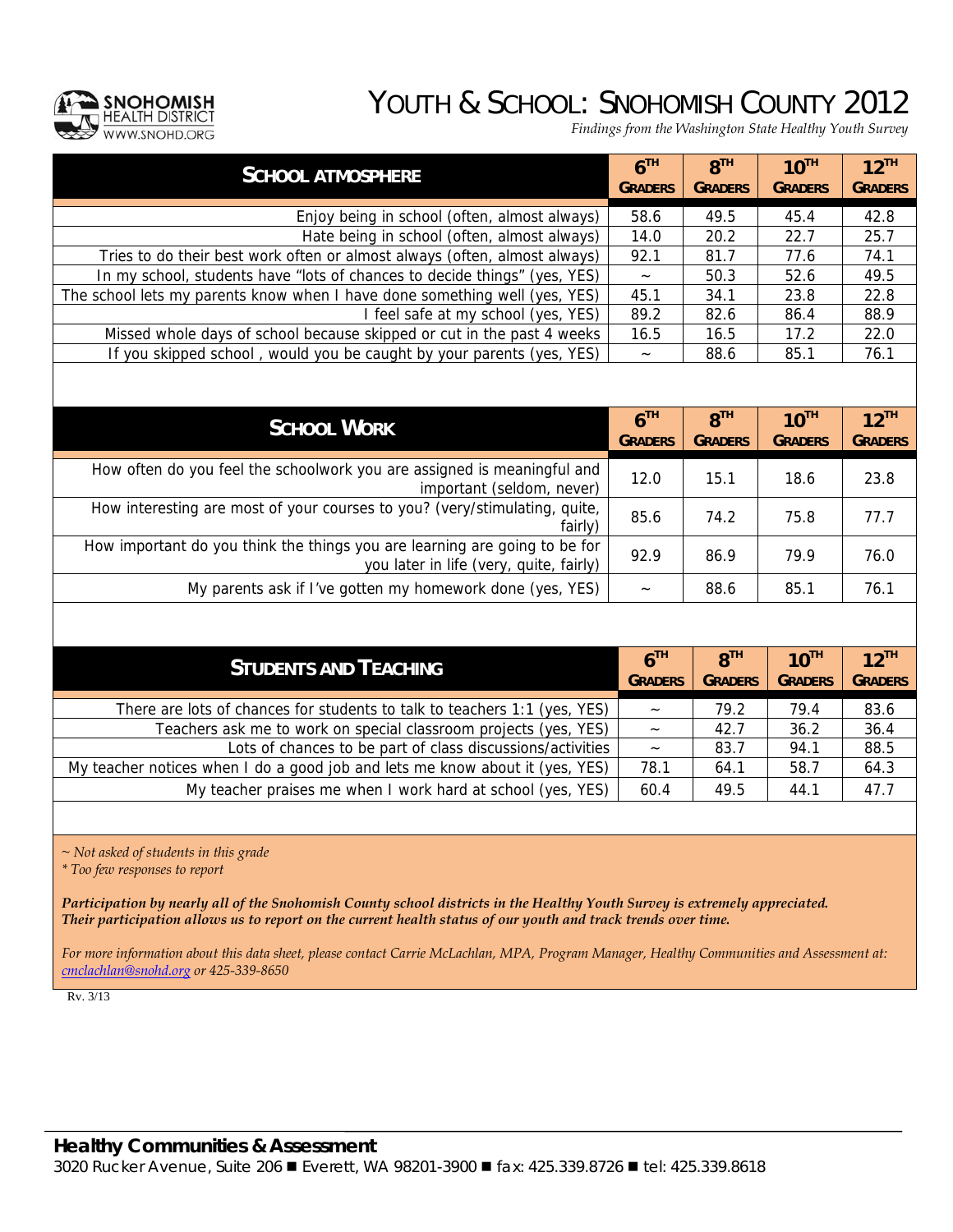

### **YOUTH MENTAL HEALTH: SNOHOMISH COUNTY 2012**

*Findings from the Washington State Healthy Youth Survey*

| <b>SUICIDE (PAST YEAR)</b>                                                                                                     | 6 <sup>TH</sup><br><b>GRADERS</b> | 8 <sup>TH</sup><br><b>GRADERS</b> | $10^{TH}$<br><b>GRADERS</b> | $12^{TH}$<br><b>GRADERS</b> |  |
|--------------------------------------------------------------------------------------------------------------------------------|-----------------------------------|-----------------------------------|-----------------------------|-----------------------------|--|
| Seriously considered attempting suicide                                                                                        | 13.6                              | 16.9                              | 18.6                        | 16.3                        |  |
| Planned how you would attempt suicide                                                                                          | $\sim$                            | 12.8                              | 14.5                        | 13.3                        |  |
| Attempted suicide                                                                                                              | 4.1                               | 8.0                               | 8.6                         | 6.5                         |  |
| Very or somewhat likely to seek help if feeling depressed or suicidal                                                          | $\sim$                            | 27.1                              | 36.6                        | 39.0                        |  |
| Very or somewhat likely to seek help for a friend who is depressed or<br>suicidal                                              | $\sim$                            | 80.7                              | 86.8                        | 84.2                        |  |
|                                                                                                                                |                                   |                                   |                             |                             |  |
| <b>DEPRESSION (PAST YEAR)</b>                                                                                                  | 6 <sup>TH</sup>                   | 8 <sup>TH</sup>                   | $10^{TH}$                   | $12$ <sup>TH</sup>          |  |
|                                                                                                                                | <b>GRADERS</b>                    | <b>GRADERS</b>                    | <b>GRADERS</b>              | <b>GRADERS</b>              |  |
| Have been severely depressed *                                                                                                 | $\sim$                            | 25.2                              | 29.8                        | 28.9                        |  |
| Feel alone in life, ratings of 9-10, 10 is "completely true"                                                                   | $\sim$                            | 8.9                               | 8.6                         | 8.0                         |  |
| Have goals and plans for the future                                                                                            | 88.1                              | $\sim$                            | $\sim$                      | $\sim$                      |  |
| Look forward to the future, ratings of 8-10 "completely true"                                                                  | $\sim$                            | 76.4                              | 72.9                        | 71.1                        |  |
| *Depressed-Student self report of being so sad or hopeless they stopped doing usual activities for two or more weeks in a row. |                                   |                                   |                             |                             |  |
| <b>SOCIAL SUPPORT</b>                                                                                                          | 6 <sup>TH</sup><br><b>GRADERS</b> | 8 <sup>TH</sup><br><b>GRADERS</b> | $10^{TH}$<br><b>GRADERS</b> | $12^{TH}$<br><b>GRADERS</b> |  |
| Do not feel they can ask a parent for help with a personal problem                                                             | 10.6                              | 17.8                              | 22.7                        | 20.8                        |  |
| Do not have (or are not sure) they have an adult to turn to when feeling<br>sad or hopeless                                    | 17.9                              | 27.0                              | 30.0                        | 25.2                        |  |
| School provides help for substance use problems                                                                                | $\sim$                            | 61.1                              | 60.3                        | 63.5                        |  |
|                                                                                                                                |                                   |                                   |                             |                             |  |
| <b>BULLYING (PAST 30 DAYS)</b>                                                                                                 | 6 <sup>TH</sup><br><b>GRADERS</b> | 8 <sup>TH</sup><br><b>GRADERS</b> | $10^{TH}$<br><b>GRADERS</b> | $12^{TH}$<br><b>GRADERS</b> |  |
| Been bullied in the past 30 days                                                                                               | 28.2                              | 33.1                              | 24.6                        | 17.1                        |  |
|                                                                                                                                |                                   |                                   |                             |                             |  |
| <b>ABUSE</b>                                                                                                                   | 6 <sup>TH</sup>                   | 8 <sup>TH</sup>                   | $10^{TH}$                   | $12$ <sup>TH</sup>          |  |
|                                                                                                                                | <b>GRADERS</b>                    | <b>GRADERS</b>                    | <b>GRADERS</b>              | <b>GRADERS</b>              |  |
| Boyfriend/girlfriend has limited your activities or threatened you                                                             | $\sim$                            | 6.0                               | 8.6                         | 9.4                         |  |
| Boyfriend/girlfriend physically hurt you                                                                                       | $\sim$                            | 6.2                               | 6.4                         | 6.1                         |  |
| Ever been physically abused by an adult                                                                                        | $\sim$                            | 15.1                              | 19.1                        | 17.8                        |  |
| $\sim$ Not available for students in this grade                                                                                |                                   |                                   |                             |                             |  |
| Participation by nearly all of the Snohomish County school districts in the Healthy Youth Survey is extremely appreciated.     |                                   |                                   |                             |                             |  |

*For more information about this data sheet, please contact Carrie McLachlan, MPA, Program Manager. Healthy Communities and Assessment at: [cmclachlan@snohd.org](mailto:cmclachlan@snohd.org) or 425-339-8650*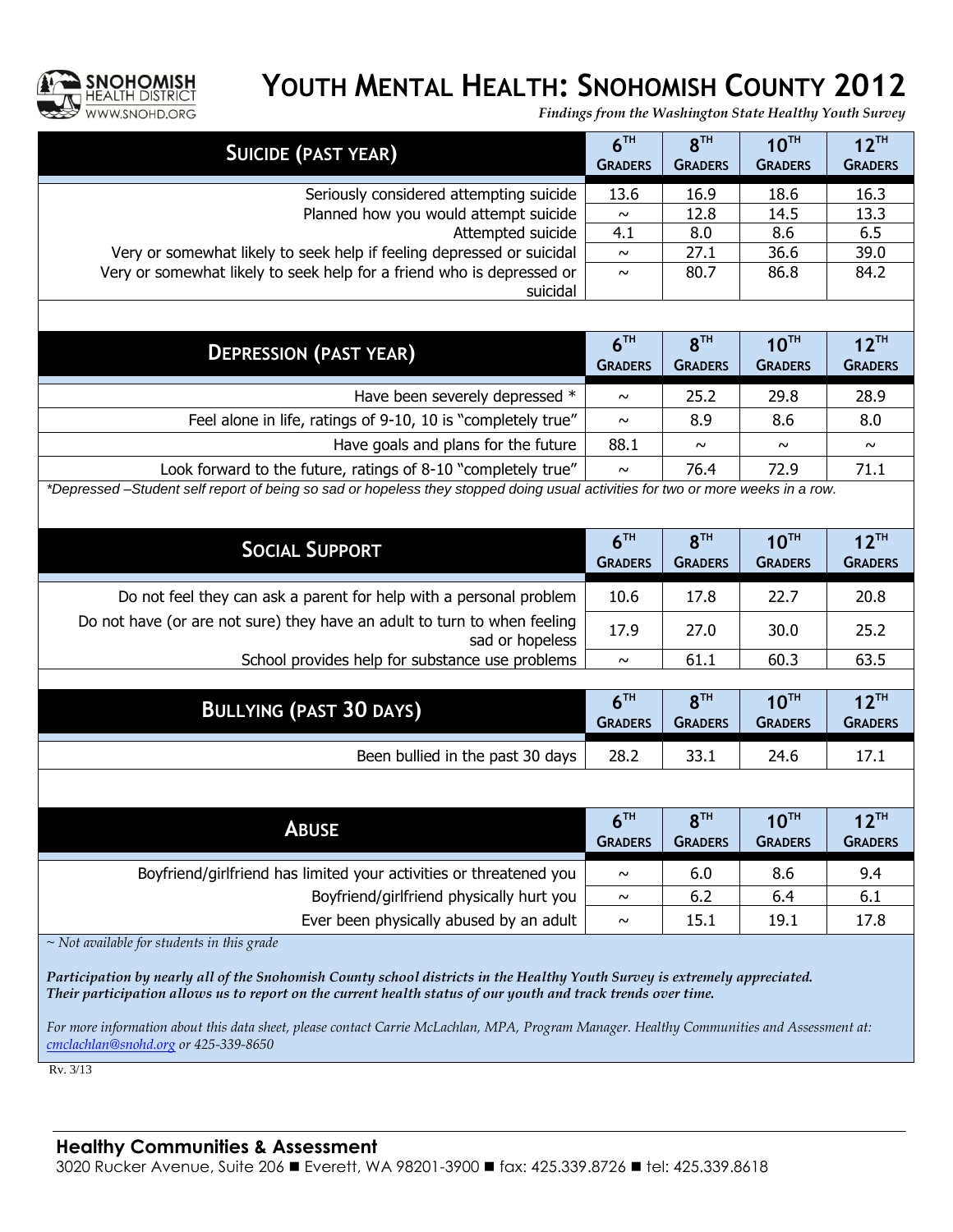

#### **HEALTHY WEIGHT, HEALTHY EATING AND PHYSICAL ACTIVITY: SNOHOMISH COUNTY 2012**

*Findings from the Washington State Healthy Youth Survey*

| <b>WEIGHT</b>                                                     | 6 <sup>TH</sup><br><b>GRADERS</b> | 8 <sup>TH</sup><br><b>GRADERS</b> | $10^{TH}$<br><b>GRADERS</b> | $12^{TH}$<br><b>GRADERS</b> |
|-------------------------------------------------------------------|-----------------------------------|-----------------------------------|-----------------------------|-----------------------------|
| Obese                                                             |                                   | 10.6                              | 10.0                        | 9.3                         |
| Overweight                                                        | $\widetilde{\phantom{m}}$         | 14.6                              | 14.5                        | 13.0                        |
| Trying to lose weight                                             | $\thicksim$                       | 42.6                              | 43.3                        | 43.2                        |
|                                                                   |                                   |                                   |                             |                             |
| <b>MEALS</b>                                                      | 6 <sup>TH</sup><br><b>GRADERS</b> | 8 <sup>TH</sup><br><b>GRADERS</b> | $10^{TH}$<br><b>GRADERS</b> | $12^{TH}$<br><b>GRADERS</b> |
| Not regularly eating dinner with family (Never, Rarely)           | 10.4                              | 16.0                              | 19.6                        | 24.3                        |
| Not eating breakfast                                              | 21.1                              | 32.9                              | 38.0                        | 38.6                        |
| Ever Skipped or cut meal size due to lack of money                | $\widetilde{\phantom{m}}$         | 15.7                              | 18.2                        | 18.9                        |
| <b>FOOD CHOICES</b>                                               | 6 <sup>TH</sup>                   | $R^{TH}$                          | $10^{TH}$                   | $12^{TH}$                   |
|                                                                   | <b>GRADERS</b>                    | <b>GRADERS</b>                    | <b>GRADERS</b>              | <b>GRADERS</b>              |
| Drinking two or more regular (sweetened) sodas or pops a day      | 6.1                               | 9.3                               | 10.1                        | 10.1                        |
|                                                                   |                                   |                                   |                             |                             |
| <b>PHYSICAL ACTIVITY</b>                                          | 6 <sup>TH</sup>                   | 8 <sup>TH</sup>                   | $10^{TH}$                   | $12^{TH}$                   |
|                                                                   | <b>GRADERS</b>                    | <b>GRADERS</b>                    | <b>GRADERS</b>              | <b>GRADERS</b>              |
| Physically active for 60 minutes per day                          | 25.5                              | 25.9                              | 20.6                        | 19.0                        |
| Not attending physical education (PE) classes in school           |                                   | 23.2                              | 62.7                        | 62.5                        |
| Does not walk to school                                           | 74.3                              | 69.5                              | 64.1                        | 74.1                        |
| Does not bike to school                                           | 92.6                              | 94.3                              | 94.8                        | 95.3                        |
|                                                                   |                                   |                                   |                             |                             |
| <b>SCREEN TIME</b>                                                | 6 <sup>TH</sup><br><b>GRADERS</b> | 8 <sup>TH</sup><br><b>GRADERS</b> | $10^{TH}$<br><b>GRADERS</b> | $12^{TH}$<br><b>GRADERS</b> |
| Spending 2+ hours on a school day watching TV/DVD/Videos          | $\widetilde{\phantom{m}}$         | 49.1                              | 45.1                        | 43.4                        |
| Spending 2+ hours on a school day playing video or computer games | $\widetilde{\phantom{m}}$         | 37.8                              | 40.4                        | 38.8                        |
|                                                                   |                                   |                                   |                             |                             |

*~ Not available for students in this grade.* 

*Participation by nearly all of the Snohomish County school districts in the Healthy Youth Survey is extremely appreciated. Their participation allows us to report on the current health status of our youth and track trends over time.* 

*For more information about this data sheet, please contact Carrie McLachlan, MPA, Program Manager, Healthy Communities and Assessment at: cmclachlan@snohd.org or 425-339-8650*